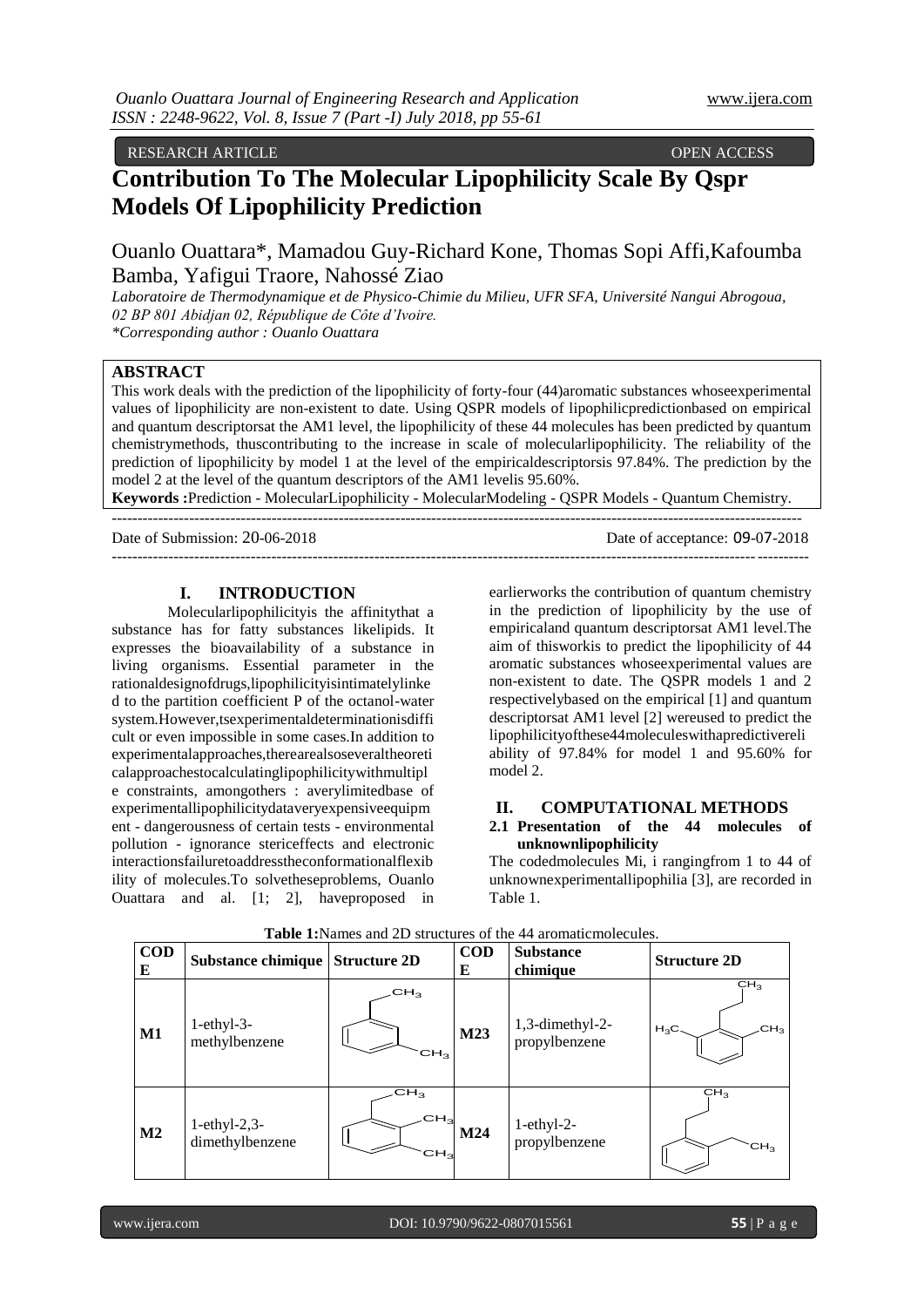| M3             | 1-ethyl-2,4-<br>dimethylbenzene          | $\overline{\mathrm{CH}_3}$<br>CH <sub>3</sub><br>CH <sub>3</sub> | M25        | 1-ethyl-3-<br>propylbenzene                    | CH <sub>3</sub><br>ĊН <sub>3</sub>                    |
|----------------|------------------------------------------|------------------------------------------------------------------|------------|------------------------------------------------|-------------------------------------------------------|
| $\mathbf{M}4$  | 2-ethyl-1,4-<br>dimethylbenzene          | CH <sub>3</sub><br>.Cŀ<br>$H_3C$                                 | M26        | $1-ethyl-4-$<br>propylbenzene                  | $\overline{\rm CH}_{3}$<br>$H_3C$                     |
| $\mathbf{M5}$  | $2$ -ethyl-1,3-<br>dimethylbenzene       | CH <sub>3</sub><br><b>CH</b><br>$H_3C$                           | M27        | $1,6-$<br>dimethylnaphthalen<br>e              | CH <sub>3</sub><br>$H_3C$                             |
| <b>M6</b>      | 1-ethyl-2,3,4-<br>trimethylbenzene       | $CH_3$<br>CH <sub>3</sub><br>CH <sub>3</sub><br>CH <sub>3</sub>  | M28        | $1,2,3-$<br>trimethylnaphthalen<br>$\mathbf e$ | CH <sub>3</sub><br>CH <sub>3</sub><br>CH <sub>3</sub> |
| $\mathbf{M}$ 7 | 1-ethyl-2,3,5-<br>trimethylbenzene       | CH <sub>3</sub><br>CH <sub>3</sub><br>$H_3C$<br>CH <sub>3</sub>  | M29        | $1,2,4-$<br>trimethylnaphthalen<br>e           | CH <sub>3</sub><br>.CH<br>CH <sub>3</sub>             |
| $\mathbf{M8}$  | 2-ethyl-1,3,4-<br>trimethylbenzene       | CH <sub>3</sub><br>CH <sub>3</sub><br>$H_3C$<br>CH <sub>3</sub>  | <b>M30</b> | $1,2,5-$<br>trimethylnaphthalen<br>$\mathbf e$ | CH <sub>3</sub><br>CH <sub>3</sub>                    |
| M9             | 1-ethyl-2,3,4,5-<br>tetramethylbenzene   | $CH_3$<br>.CH<br>$H_3C$<br>СF<br>$\dot{\mathsf{c}}\mathsf{H}_3$  | <b>M31</b> | 1,2,6<br>trimethylnaphthalen<br>e              | CH <sub>3</sub><br>.CH<br>$H_3C$                      |
| M10            | 2-éthyl-1,3,4,5-<br>tetramethylbenzene   | CH <sub>3</sub><br>CH<br>$H_3C$<br>Сŀ<br>CH <sub>3</sub>         | M32        | $1,2,7-$<br>trimethylnaphthalen<br>${\rm e}$   | CH <sub>3</sub><br>$H_3C$                             |
| <b>M11</b>     | 1-ethyl-2,3,4,5,6-<br>pentamethylbenzene | $CH_3$<br>$H_3C$<br>$H_3C$<br>CH <sub>3</sub>                    | M33        | $1,2,8-$<br>trimethylnaphthalen<br>${\bf e}$   | CH <sub>3</sub><br>CH <sub>3</sub><br>C⊦              |
| M12            | 1,2-diethylbenzene                       | CH <sub>3</sub>                                                  | $CH$ M34   | $1,3,5-$<br>trimethylnaphthalen<br>$\mathbf e$ | CH <sub>3</sub><br>C.I<br>$\text{CH}_3$               |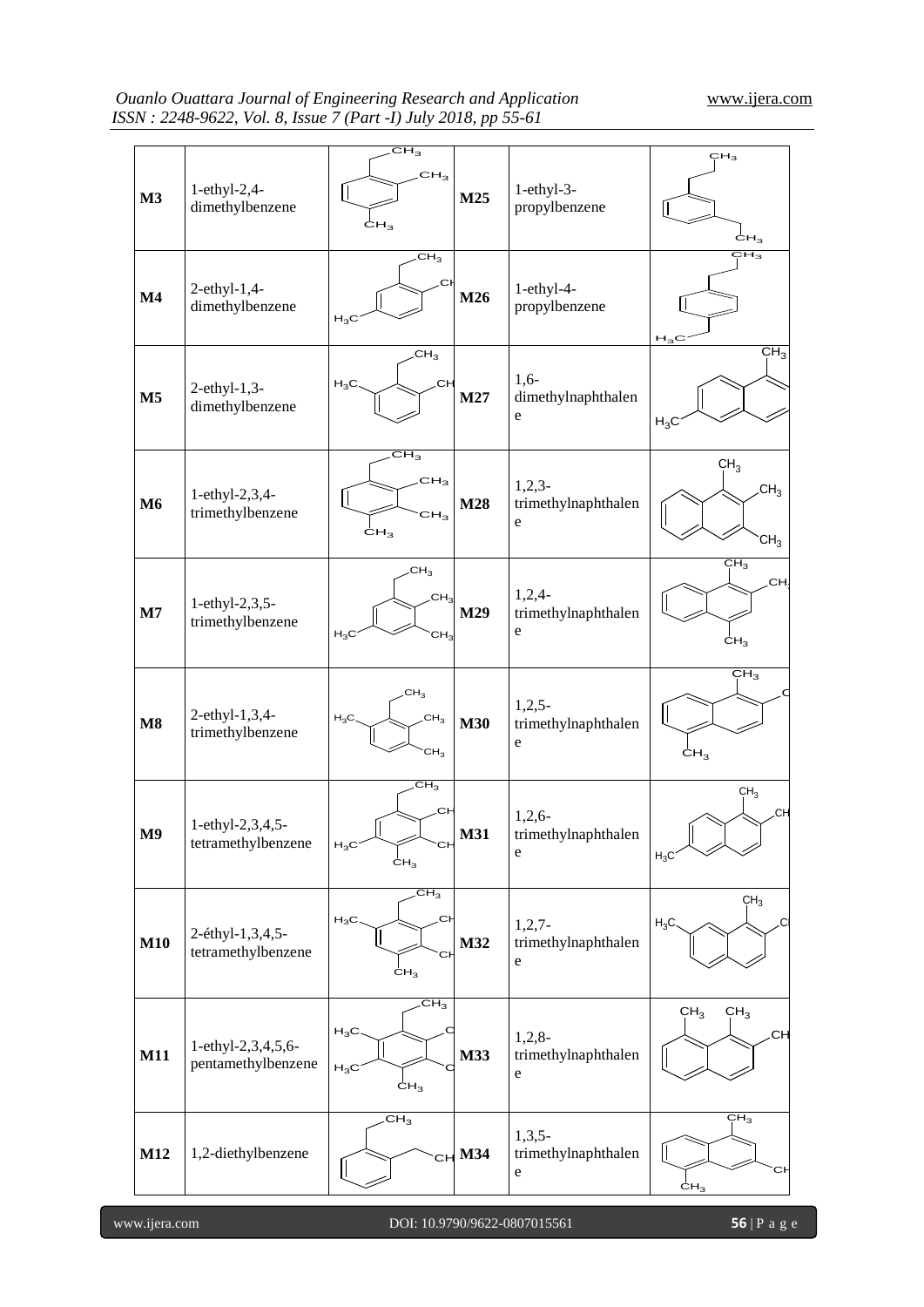| M13        | 1,3-diethylbenzene               | $CH_3$<br>$c_{H_3}$                                   | M35        | $1,3,6-$<br>trimethylnaphthalen<br>e             | CH <sub>3</sub><br>$H_3C$<br>CH <sub>3</sub>                                                 |
|------------|----------------------------------|-------------------------------------------------------|------------|--------------------------------------------------|----------------------------------------------------------------------------------------------|
| M14        | 1,4-diethylbenzene               | CH <sub>3</sub><br>$H_3C$                             | M36        | $1,2,3-$<br>triethylnaphthalene                  | CH <sub>3</sub><br>CH <sub>3</sub><br>CH <sub>3</sub>                                        |
| M15        | 1,2-diethyl-3-<br>methylbenzene  | CH <sub>3</sub><br>CН<br>CH <sub>3</sub>              | M37        | 1,2,3-triethyl-5-<br>methylnaphthalene           | CH <sub>3</sub><br>CH <sub>3</sub><br>$H_3C$<br>CH <sub>3</sub>                              |
| M16        | 1,2-diethyl-4-<br>methylbenzene  | CH <sub>3</sub><br>CН<br>CH <sub>3</sub>              | <b>M38</b> | $1,2,3,4$ -<br>tetraethylbenzene                 | $CH_3$<br>CH <sub>3</sub><br>$c_{H_3}$<br>$H_3C$                                             |
| M17        | 1-methyl-2-<br>propylbenzene     | CH <sub>3</sub><br>cн                                 | M39        | 1,2,3,4-tetraethyl-5-<br>methylbenzene           | CH <sub>3</sub><br>CH <sub>3</sub><br>$H_3C$<br>CH <sub>3</sub><br>$H_3C$                    |
| <b>M18</b> | 1-methyl-3-<br>propylbenzene     | CH <sub>3</sub><br>CH <sub>3</sub>                    | <b>M40</b> | 1,2,3,4-tetraethyl-<br>$5,6-$<br>dimethylbenzene | $CH_3$<br>$H_3C$<br>CH <sub>3</sub><br>$H_3C$<br>$\text{CH}_3$<br>$H_3C$                     |
| M19        | 1-methyl-4-<br>propylbenzene     | CH <sub>3</sub><br>$c_{H_3}$                          | M41        | Hexaethylbenzene                                 | CH <sub>3</sub><br>CH <sub>3</sub><br>$H_3C$<br>ĊН <sub>3</sub><br>$H_3C$                    |
| M20        | 1,2-dimethyl-3-<br>propylbenzene | CH <sub>3</sub><br>CH <sub>3</sub><br>CH <sub>3</sub> | M42        | 1,2,3-trimethyl-4-<br>propylbenzene              | CH <sub>3</sub><br>СH<br>СH<br>$\dot{\mathsf{c}}\mathsf{H}_3$                                |
| <b>M21</b> | 2,4-dimethyl-1-<br>propylbenzene | ÇН $_{3}$<br>CH <sub>3</sub><br>$c_{H_3}$             | M43        | $1,2,3,4,5-$<br>pentamethyl-6-<br>propylbenzene  | CH <sub>3</sub><br>CH <sub>3</sub><br>$H_3C$<br>$H_3C$<br>CH <sub>3</sub><br>CH <sub>3</sub> |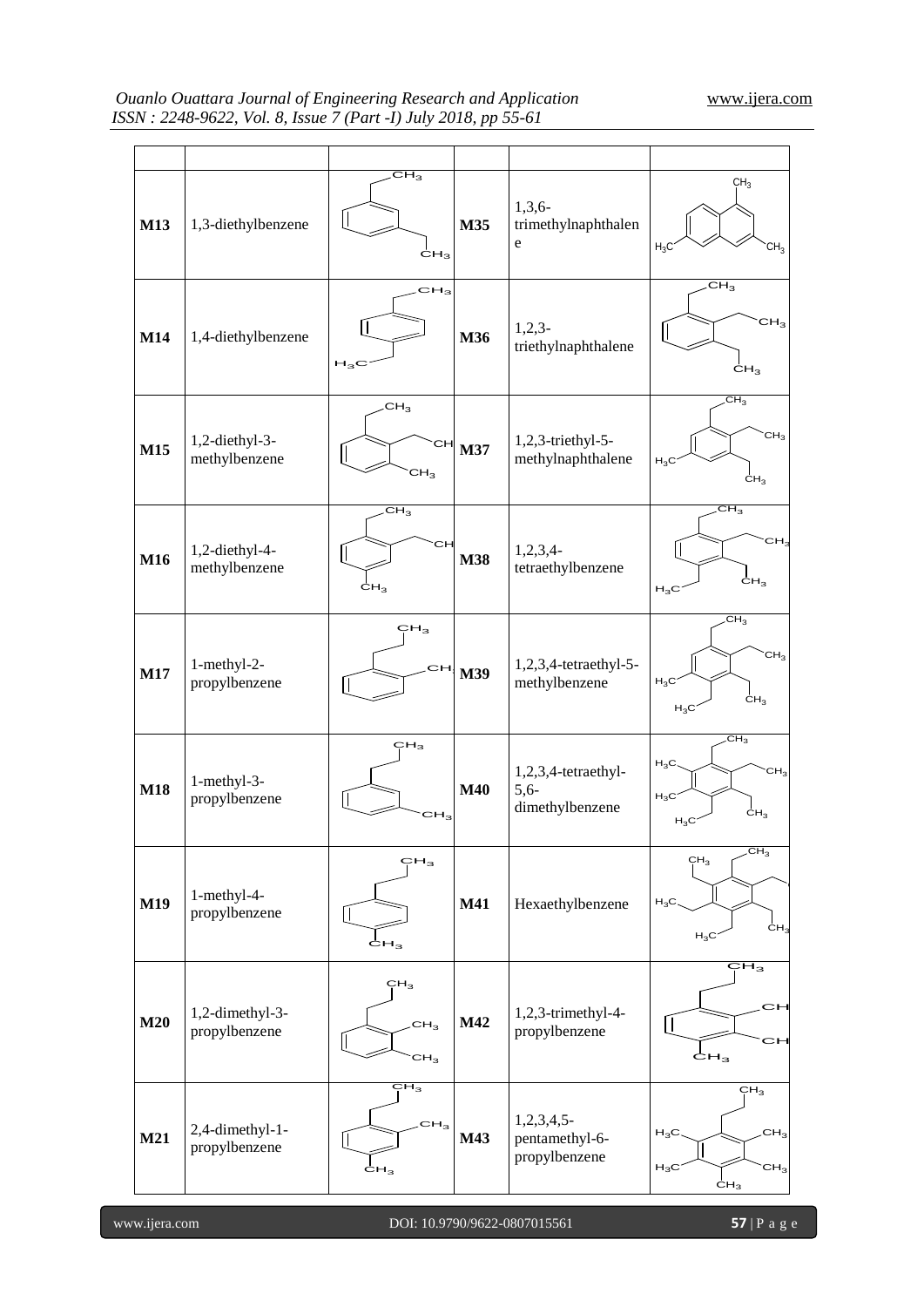*Ouanlo Ouattara Journal of Engineering Research and Application* [www.ijera.com](http://www.ijera.com/) *ISSN : 2248-9622, Vol. 8, Issue 7 (Part -I) July 2018, pp 55-61*

| M22 | 1,4-dimethyl-2-<br>propylbenzene | CH <sub>3</sub><br>$H_3C'$ | M44 | 1,4-dipropylbenzene | $\overline{\text{CH}_3}$<br>CH <sub>3</sub> |
|-----|----------------------------------|----------------------------|-----|---------------------|---------------------------------------------|

#### **2.2 Computationaldetails**

All the moleculeswerefullyoptimizedusing the GAUSSIAN 03 software [4] for the semiempiricalmethod AM1 of model 2, which made it possible to calculate the quantum descriptors of the AM1 level. The empiricaldescriptors of model 1 werecalculatedusing the ACD / CHEMSKETCH software [5].

# **2.3 QSPR models of molecularlipophilicityprediction**

ThemolecularlipophilicitypredictionQSPR modelsused to predict the lipophilicity of the moleculesinTable1arederivedfromourpreviouswork [1; 2].Thesemodels 1 and 2 are performing in the prediction of lipophilicitybecausetheysatisfy all Tropsha criteria[6]. Theyalso check normality tests (Shapiro-Wilk test) [7] and autocorrelation tests (Durbin-Watson test) [8].The predictivecapacity of model 1 is 97.84% and that of model 2 is 95.60%. Thesemodels are as follows:

**Model 1 :**Empiricaldescriptors

 $log P = -0.4547 + 0.0217 \cdot V_M + 0.7689 \cdot R_M$  $-1.8745 \cdot P_M$  $n = 14$ ;  $R = 0.9925$ ;  $R^2 = 0.9851$ ; s  $= 0.0867$ ; F  $= 220.9188$ ; FIT  $= 2.2877$ **Model 2:** Quantum descriptors of the AM1 level  $log P = 1.9891 - 417.8917 \cdot \epsilon_R + 3.2938 \cdot \chi$  $+ 1.8490 \cdot 0$  $n = 14$ ;  $R = 0.9863$ ;  $R^2 = 0.9729$ ; s  $= 0.1171$ ; F  $= 119.4556$ ; FIT  $= 1.2422$ 

**2.4 Values of moleculardescriptors of models 1 and 2**

Theexpressionsof the moleculardescriptorsinvolved in the expressions of models 1 and 2 aregiven in Tables 2 and 3. Table 4 gives the numerical values of thesedescriptors.

**Table 2:** Expression of empiricaldescriptors in model 1.

| Empiricaldescriptors       | Notation        | <b>Expression</b>           |
|----------------------------|-----------------|-----------------------------|
| Molecular volume [9]       | V <sub>st</sub> | v.,<br>M                    |
| Molarrefractivity[10]      | $R_M$           | $R_{\mu}$<br>$(n^2-1)$ M    |
| Molarpolarizability[11;12] | $P_M$           | $P_M$<br>$(\varepsilon_r -$ |

**Table 3:** Expression of quantum descriptors in

| model 2                                                                |          |                                                                                                  |  |  |  |  |  |
|------------------------------------------------------------------------|----------|--------------------------------------------------------------------------------------------------|--|--|--|--|--|
| Quantum descriptors                                                    | Notation | <b>Expression</b>                                                                                |  |  |  |  |  |
| Basicitybybydrogenbonding[13]                                          | ę,       | $\varepsilon_{\rm B} = 0.01 \cdot [\varepsilon_{\rm LUMO}({\rm H_2O}) - \varepsilon_{\rm EOMO}]$ |  |  |  |  |  |
| Chemicalelectronegativity[14]                                          | I        | $\epsilon_{\text{HOMO}} - \epsilon_{\text{LUMO}}$<br>$\mathcal{I}^{\pm}$<br>2                    |  |  |  |  |  |
| Sumofabsolutesvalues absolues of net<br>electrical charges of Mulliken |          |                                                                                                  |  |  |  |  |  |

**Table 4:** Values moleculardescriptors in models 1 and 2.

| <b>CODE</b>    | <b>Model 1 descriptors</b> |                          |                              | <b>Model 2descriptors</b> |              |        |
|----------------|----------------------------|--------------------------|------------------------------|---------------------------|--------------|--------|
|                | $V_M$ (cm <sup>3)</sup>    | $R_M$ (cm <sup>3</sup> ) | $P_M (10^{-24} \text{cm}^3)$ | $\epsilon_{\rm R}$ (a.u)  | $\chi(a, u)$ | 0(e)   |
| M1             | 138.50                     | 40.62                    | 16.10                        | 0.0050                    | $-0.1792$    | 2.3286 |
| M <sub>2</sub> | 154.80                     | 45.45                    | 8.01                         | 0.0050                    | $-0.1786$    | 2.5586 |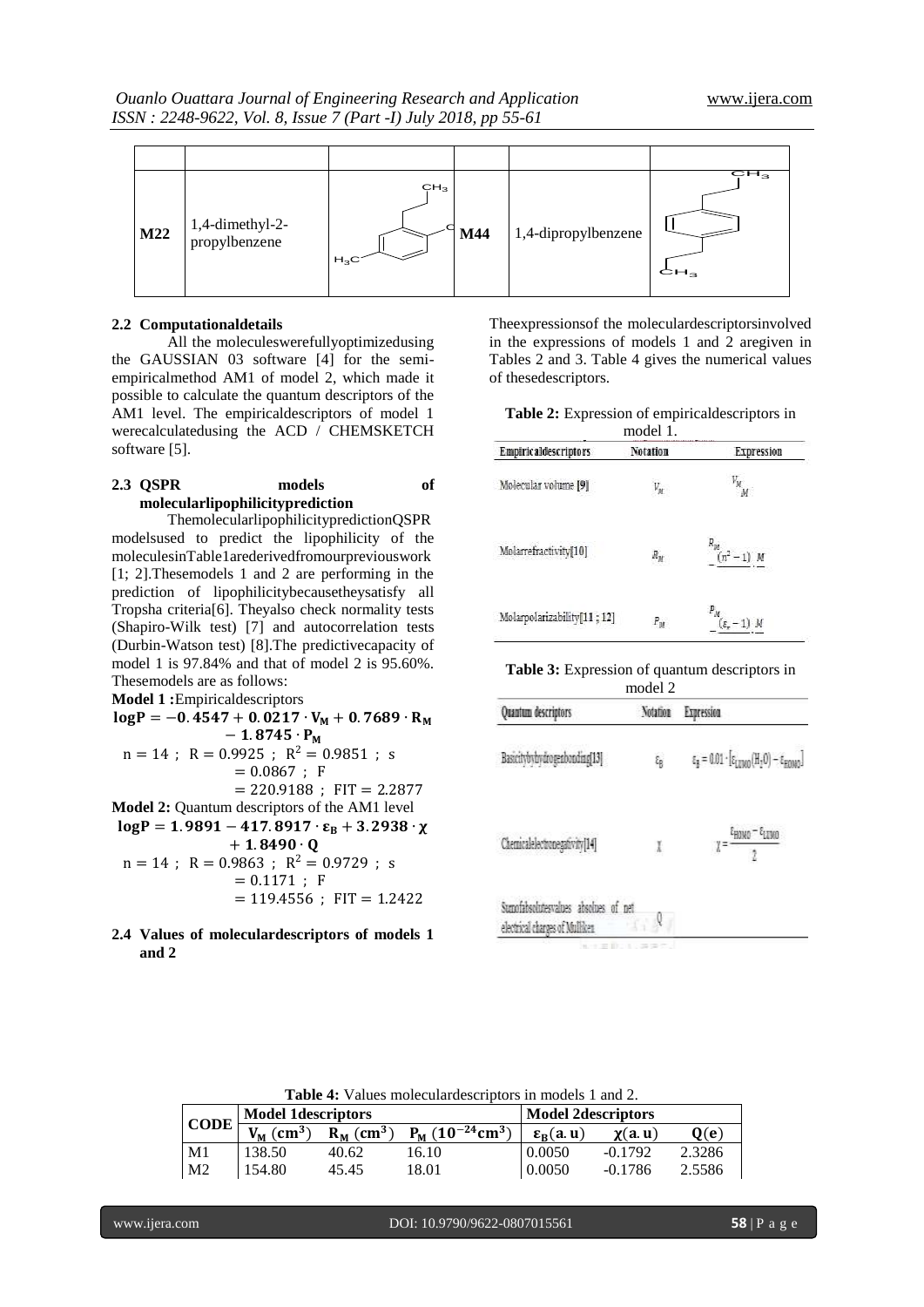| M <sub>3</sub>  | 154.80 | 45.45 | 18.01 | 0.0049 | $-0.1747$ | 2.5557 |
|-----------------|--------|-------|-------|--------|-----------|--------|
| M4              | 154.80 | 45.45 | 18.01 | 0.0049 | $-0.1744$ | 2.5547 |
| M <sub>5</sub>  | 154.80 | 45.45 | 18.01 | 0.0050 | $-0.1789$ | 2.5580 |
| M <sub>6</sub>  | 171.00 | 50.27 | 19.93 | 0.0049 | $-0.1746$ | 2.7870 |
| M <sub>7</sub>  | 171.00 | 50.27 | 19.93 | 0.0049 | $-0.1738$ | 2.7860 |
| M8              | 171.00 | 50.27 | 19.93 | 0.0049 | $-0.1739$ | 2.7879 |
| M <sub>9</sub>  | 187.30 | 55.10 | 21.84 | 0.0049 | $-0.1721$ | 3.0148 |
| M10             | 187.30 | 55.10 | 21.84 | 0.0049 | $-0.1720$ | 3.0172 |
| M11             | 203.60 | 59.92 | 23.75 | 0.0048 | $-0.1714$ | 3.2560 |
| M12             | 155.00 | 45.35 | 17.97 | 0.0050 | $-0.1796$ | 2.6273 |
| M13             | 155.00 | 45.35 | 17.97 | 0.0050 | $-0.1798$ | 2.6250 |
| M14             | 155.00 | 45.35 | 17.97 | 0.0050 | $-0.1771$ | 2.6222 |
| M15             | 171.30 | 50.17 | 19.89 | 0.0050 | $-0.1791$ | 2.8600 |
| M <sub>16</sub> | 171.30 | 50.17 | 19.89 | 0.0049 | $-0.1751$ | 2.8566 |
| M17             | 155.00 | 45.25 | 17.94 | 0.0050 | $-0.1786$ | 2.6467 |
| M18             | 155.00 | 45.25 | 17.94 | 0.0050 | $-0.1792$ | 2.6488 |
| M19             | 155.00 | 45.25 | 17.94 | 0.0050 | $-0.1761$ | 2.6453 |
| M20             | 171.30 | 50.08 | 19.85 | 0.0050 | $-0.1785$ | 2.8799 |
| M21             | 171.30 | 50.08 | 19.85 | 0.0049 | $-0.1744$ | 2.8766 |
| M22             | 171.30 | 50.08 | 19.85 | 0.0049 | $-0.1742$ | 2.8755 |
| M23             | 171.30 | 50.08 | 19.85 | 0.0050 | $-0.1787$ | 2.8795 |
| M24             | 171.50 | 49.98 | 19.81 | 0.0050 | $-0.1791$ | 3.2691 |
| M25             | 171.50 | 49.98 | 19.81 | 0.0050 | $-0.1796$ | 2.9453 |
| M26             | 171.50 | 49.98 | 19.81 | 0.0050 | $-0.1768$ | 2.9424 |
| M27             | 156.00 | 53.74 | 21.30 | 0.0048 | $-0.1523$ | 2.5857 |
| M28             | 172.30 | 58.57 | 23.21 | 0.0047 | $-0.1511$ | 2.8204 |
| M29             | 172.30 | 58.57 | 23.21 | 0.0047 | $-0.1496$ | 2.8181 |
| M30             | 172.30 | 58.57 | 23.21 | 0.0047 | $-0.1500$ | 2.8226 |
| M31             | 172.30 | 58.57 | 23.21 | 0.0047 | $-0.1510$ | 2.8170 |
| M32             | 172.30 | 58.57 | 23.21 | 0.0047 | $-0.1514$ | 2.8183 |
| M33             | 172.30 | 58.57 | 23.21 | 0.0047 | $-0.1487$ | 2.8199 |
| M34             | 172.30 | 58.57 | 23.21 | 0.0047 | $-0.1502$ | 2.8240 |
| M35             | 172.30 | 58.57 | 23.21 | 0.0047 | $-0.1518$ | 2.8207 |
| M36             | 187.80 | 54.90 | 21.76 | 0.0050 | $-0.1788$ | 3.1735 |
| M37             | 204.10 | 59.72 | 23.67 | 0.0049 | $-0.1743$ | 3.4011 |
| M38             | 220.70 | 64.44 | 25.54 | 0.0049 | $-0.1747$ | 3.7035 |
| M39             | 236.90 | 69.27 | 27.46 | 0.0049 | $-0.1730$ | 3.9204 |
| M40             | 253.20 | 74.09 | 29.37 | 0.0049 | $-0.1725$ | 4.1611 |
| M41             | 286.30 | 83.54 | 33.12 | 0.0049 | $-0.1736$ | 4.7645 |
| M42             | 187.50 | 54.90 | 21.76 | 0.0049 | $-0.1744$ | 3.1085 |
| M43             | 220.10 | 64.55 | 25.59 | 0.0048 | $-0.1714$ | 3.5793 |
| M44             | 188.00 | 54.61 | 21.65 | 0.0050 | $-0.1766$ | 3.2626 |

# **III. RESULTS AND DISCUSSION**

The results of the prediction are shown in Table 5. According to Table 5, the predicted values obtained by the models 1 and 2 are all positive, thusshowingthatthesearomaticmoleculesare

lipophilic.Themodel1basedonempiricaldescriptorsg ives values of logP substantiallyidentical to those of the model 2 established on the basis of the quantum descriptors of the AM1 level.

**Table 5:**Prediction of the lipophilicity of 44 aromatic compounds whose non-existent experimental data.

| <b>COD</b>    | <b>Chemical substance</b>         | Model 1<br>logP <sub>pred</sub> | <b>Model 2</b><br>$log P_{\mathrm{pred}}$ | <b>CODE</b> | <b>Chemical substance</b>           | Model 1<br>$logPpred$ $logPpred$ | Model 2 |
|---------------|-----------------------------------|---------------------------------|-------------------------------------------|-------------|-------------------------------------|----------------------------------|---------|
| $\mathbf{M1}$ | $1$ -ethy $1-3-$<br>methylbenzene | 5.60                            | 3.61                                      | M23         | $1.3$ -dimethyl-2-<br>propylbenzene | 4.56                             | 4.64    |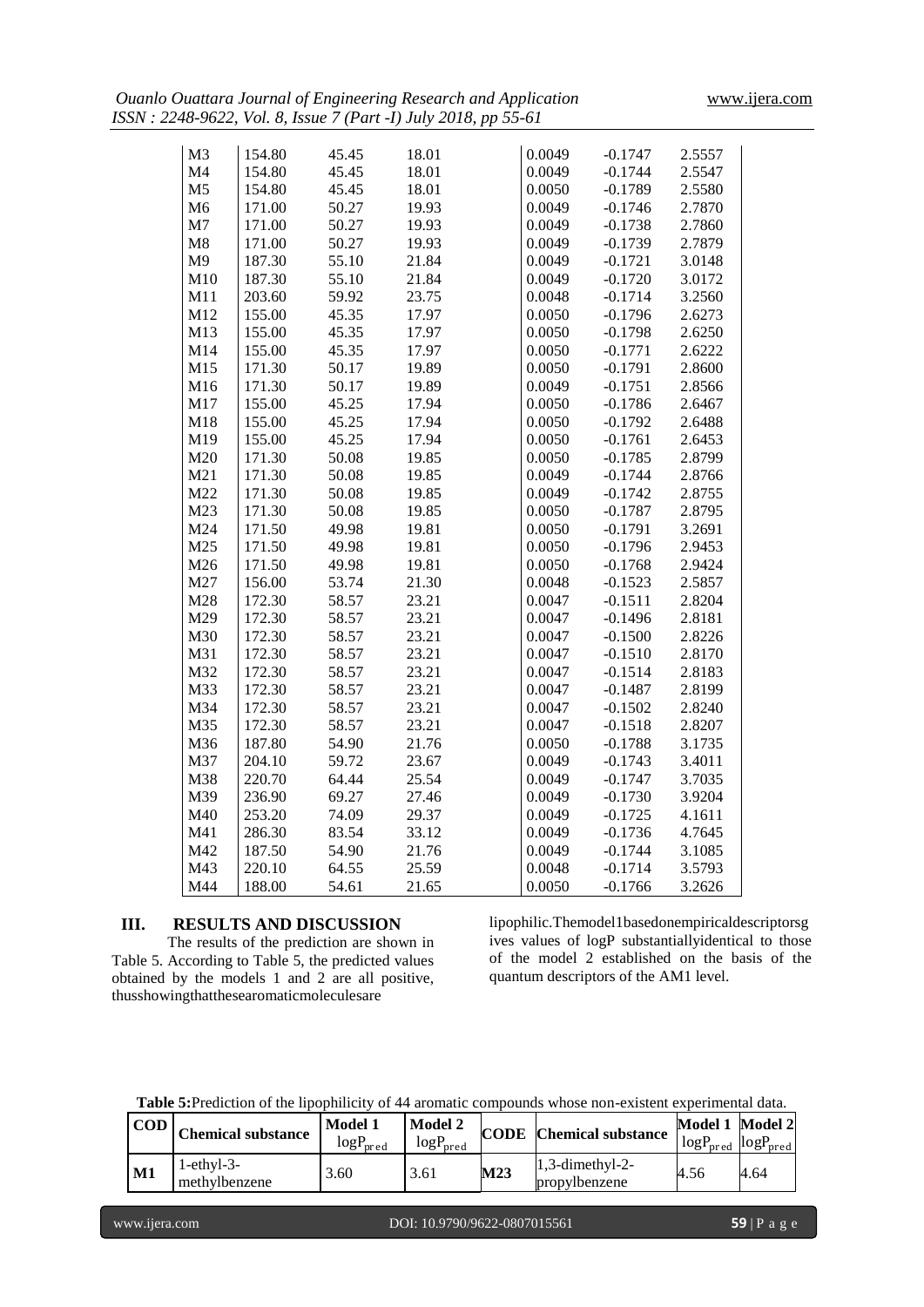| M <sub>2</sub> | $1-ethyl-2,3-$<br>dimethylbenzene        | 4.09 | 4.05 | M24        | $1-ethyl-2-$<br>propylbenzene                                                    | 4.56 | 5.35 |
|----------------|------------------------------------------|------|------|------------|----------------------------------------------------------------------------------|------|------|
| M3             | $1-ethyl-2,4-$<br>dimethylbenzene        | 4.09 | 4.08 | M25        | $1-ethyl-3-$<br>propylbenzene                                                    | 4.56 | 4.75 |
| $\mathbf{M}4$  | $2$ -ethyl-1,4-<br>dimethylbenzene       | 4.09 | 4.08 | M26        | $1-ethyl-4-$<br>propylbenzene                                                    | 4.56 | 4.77 |
| M <sub>5</sub> | $2$ -ethyl-1,3-<br>dimethylbenzene       | 4.09 | 4.04 | M27        | $1,6-$<br>dimethylnaphthalene                                                    | 4.32 | 4.28 |
| <b>M6</b>      | 1-ethyl-2,3,4-<br>trimethylbenzene       | 4.55 | 4.51 | M28        | $1,2,3-$<br>trimethylnaphthalene                                                 | 4.81 | 4.73 |
| $\mathbf{M}$   | 1-ethyl-2,3,5-<br>trimethylbenzene       | 4.55 | 4.52 | M29        | $1,2,4-$<br>trimethylnaphthalene                                                 | 4.81 | 4.74 |
| $\mathbf{M}8$  | 2-ethyl-1,3,4-<br>trimethylbenzene       | 4.55 | 4.52 | <b>M30</b> | $1,2,5-$<br>trimethylnaphthalene                                                 | 4.81 | 4.74 |
| M <sub>9</sub> | 1-ethyl-2,3,4,5-<br>tetramethylbenzene   | 5.04 | 4.96 | <b>M31</b> | $1,2,6-$<br>trimethylnaphthalene                                                 | 4.81 | 4.73 |
| M10            | 2-ethyl-1,3,4,5-<br>tetramethylbenzene   | 5.04 | 4.97 | M32        | $1,2,7-$<br>trimethylnaphthalene                                                 | 4.81 | 4.73 |
| <b>M11</b>     | 1-ethyl-2,3,4,5,6-<br>pentamethylbenzene | 5.52 | 5.42 | M33        | $1,2,8-$<br>trimethylnaphthalene                                                 | 4.81 | 4.75 |
| M12            | 1,2-diethylbenzene                       | 4.09 | 4.16 | M34        | $1,3,5-$<br>trimethylnaphthalene                                                 | 4.81 | 4.75 |
| M13            | 1,3-diethylbenzene                       | 4.09 | 4.15 | M35        | $1,3,6-$<br>trimethylnaphthalene                                                 | 4.81 | 4.73 |
| M14            | 1,4-diethylbenzene                       | 4.09 | 4.17 | M36        | $1,2,3-$<br>triethylnaphthalene                                                  | 5.04 | 5.19 |
| M15            | 1,2-diethyl-3-<br>methylbenzene          | 4.55 | 4.60 | M37        | 1,2,3-triethyl-5-<br>methylnaphthalene                                           | 5.52 | 5.65 |
| M16            | 1,2-diethyl-4-<br>methylbenzene          | 4.55 | 4.63 | M38        | $1,2,3,4-$<br>tetraethylbenzene                                                  | 6.01 | 6.21 |
| <b>M17</b>     | $1$ -methyl-2-<br>propylbenzene          | 4.07 | 4.20 | M39        | 1,2,3,4-tetraethyl-5-<br>methylbenzene                                           | 6.47 | 6.63 |
| <b>M18</b>     | $1$ -methyl-3-<br>propylbenzene          | 4.07 | 4.20 | M40        | 1,2,3,4-tetraethyl-5,6-<br>dimethylbenzene                                       | 6.95 | 7.09 |
| M19            | 1-methyl-4-<br>propylbenzene             | 4.07 | 4.23 | <b>M41</b> | Hexaethylbenzene                                                                 | 7.91 | 8.19 |
| M20            | $1,2$ -dimethyl-3-<br>propylbenzene      | 4.56 | 4.64 | M42        | 1,2,3-trimethyl-4-<br>propylbenzene                                              | 5.04 | 5.11 |
| M21            | 2,4-dimethyl-1-<br>propylbenzene         | 4.56 | 4.67 | M43        | $1,2,3,4,5$ -<br>pentamethyl- $\left 5.99\right\rangle$<br>$6-$<br>propylbenzene |      | 6.02 |
| M22            | 1,4-dimethyl-2-<br>propylbenzene         | 4.56 | 4.67 | M44        | 1,4-dipropylbenzene                                                              | 5.03 | 5.36 |

# **IV. CONCLUSION**

The contribution of quantum chemistry in the prediction of molecularlipophilicitysolves the thorny question of multiple constraintsrelated to the experimental and theoreticaldetermination of the lipophilicity of organic compounds.The establishment of QSPR models for predictinglipophilia by quantum chemicalmethods in ourpreviousworkallowed us to predict the molecularlipophilicity of 44 chemical substances